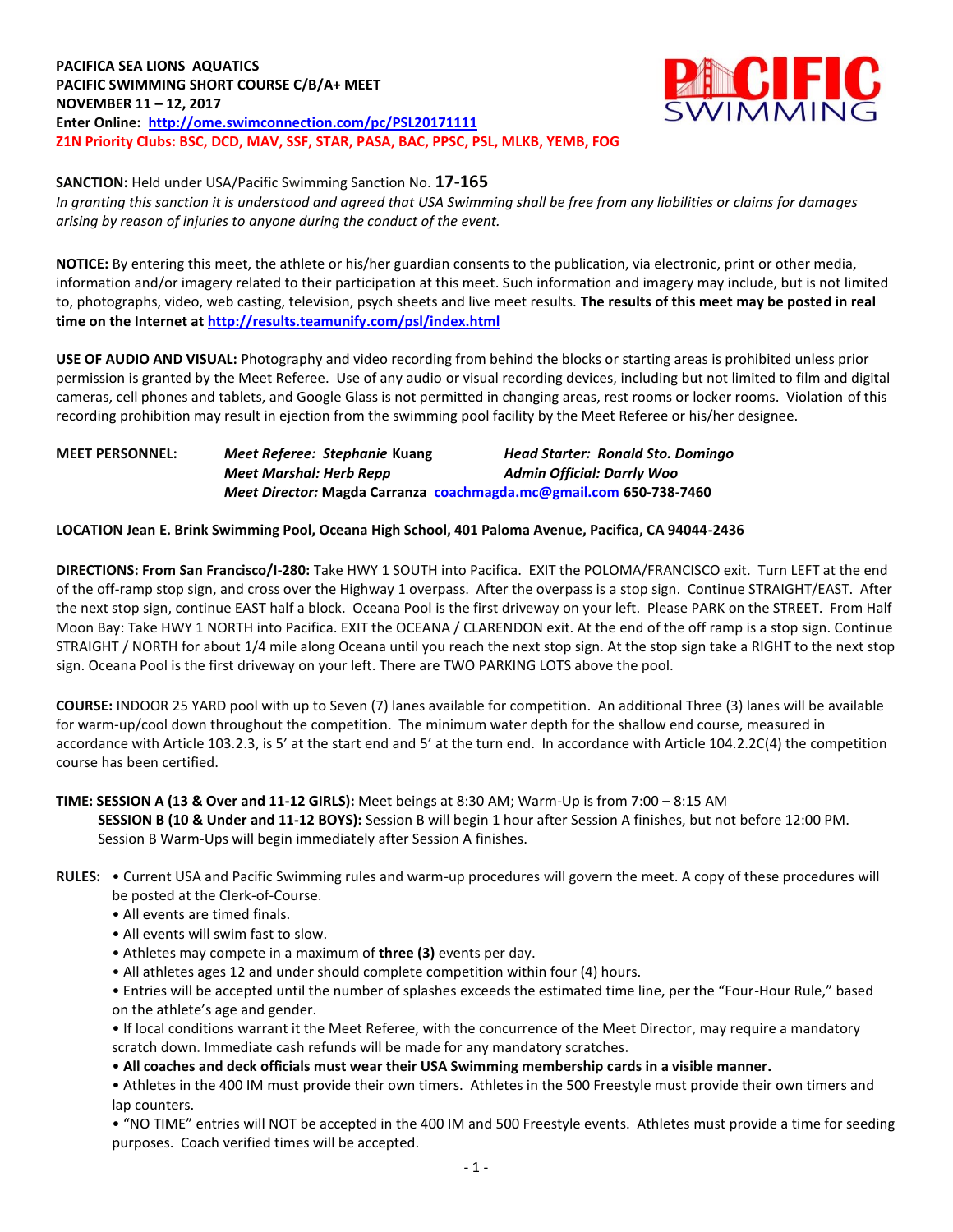**UNACCOMPANIED ATHLETES:** Any USA-S athlete-member competing at the meet must be accompanied by a USA Swimming member-coach for the purposes of athlete supervision during warm-up, competition and warm-down. If a coach-member of the athlete's USA-S Club does not attend the meet to serve in said supervisory capacity, it is the responsibility of the athlete or the athlete's legal guardian to arrange for supervision by a USA-S member-coach. The Meet Director or Meet Referee may assist the athlete in making arrangements for such supervision; however, it is recommended that such arrangements be made in advance of the meet by the athlete's USA-S Club Member-Coach.

**RACING STARTS:** Athletes must be certified by a USA-S member-coach as being proficient in performing a racing start, or must start the race in the water. It is the responsibility of the athlete or the athlete's legal guardian to ensure compliance with this requirement.

### **RESTRICTIONS:**

- Smoking and the use of other tobacco products is prohibited on the pool deck, in the locker rooms, in spectator seating, on standing areas and in all areas used by athletes, during the meet and during warm-up periods.
- Sale and use of alcoholic beverages is prohibited in all areas of the meet venue.
- No glass containers are allowed in the meet venue.
- No propane heater is permitted except for snack bar/meet operations.
- All shelters must be properly secured.
- Pets, with the exception of working service animals, are prohibited in the meet venue.
- Changing into or out of swimsuits other than in locker rooms or other designated areas is prohibited.

• Destructive devices, to include but not limited to, explosive devices and equipment, firearms (open or concealed), blades, knives, mace, stun guns and blunt objects are strictly prohibited in the swimming facility and its surrounding areas. If observed, the Meet Referee or his/her designee may ask that these devices be stored safely away from the public or removed from the facility. Noncompliance may result in the reporting to law enforcement authorities and ejection from the facility. Law enforcement officers (LEO) are exempt per applicable laws.

• Operation of a drone, or any other flying apparatus, is prohibited over the venue (pools, athlete/coach areas, spectator areas and open ceiling locker rooms) any time athletes, coaches, officials and/or spectators are present.

#### **ELIGIBILITY:**

- Athletes must be current members of USA-S and enter their name and registration number on the meet entry card as they are shown on their Registration Card. If this is not done, it may be difficult to match the athlete with the registration and times database. The meet host will check all athlete registrations against the SWIMS database and if not found to be registered, the Meet Director shall accept the registration at the meet (a \$10 surcharge will be added to the regular registration fee). Duplicate registrations will be refunded by mail.
- Athletes in the "A" Division must have met at least USA Swimming Motivational "A" minimum time standard. Athletes in the "B" Division must have met at least the listed "B" minimum time standard. All entry times slower than the listed "B" time standard will be in the "C" Division.
- Entries with **"NO TIME" will be ACCEPTED. Exception – 400 IM & 500 Freestyle (See Rules).**
- Entry times submitted for this meet will be checked against a computer database and may be changed in accordance with Pacific Swimming Entry Time Verification Procedures.
- Disabled athletes are welcome to attend this meet and should contact the Meet Director or Meet Referee regarding any special accommodations on entry times and seeding per Pacific Swimming policy.
- Athletes 19 years of age and over may compete in the meet for time only, no awards. Such athletes must have met standards for the 17-18 age group.
- The athlete's age will be the age of the athlete on the first day of the meet.

**ENTRY PRIORITY:** Zone 1N athletes from BSC, DCD, MAV, SSF, STAR, PASA, BAC, PPSC, PSL, MLKB, YEMB, FOG entering online must do so by 11:59 PM Wednesday, October 25<sup>th</sup> in order to receive priority acceptance to the meet. Surface mail entries must be postmarked by Monday, October 23<sup>rd</sup> in order to receive priority acceptance to the meet. No athletes other than those from BSC, DCD, MAV, SSF, STAR, PASA, BAC, PPSC, PSL, MLKB, YEMB, FOG may enter the meet until the priority period has concluded.

**ENTRY FEES:** \$4.00 per event plus an \$8.00 participation fee per athlete. Entries will be rejected if payment is not sent at time of request. No refunds will be made, except mandatory scratch downs.

**ONLINE ENTRIES:** To enter online go to **<http://ome.swimconnection.com/pc/PSL20171111>** to receive an immediate entry confirmation. This method requires payment by credit card. Swim Connection, LLC charges a processing fee for this service, equal to \$1 per athlete plus 5% of the total Entry Fees. Please note that the processing fee is a separate fee from the Entry Fees. If you do not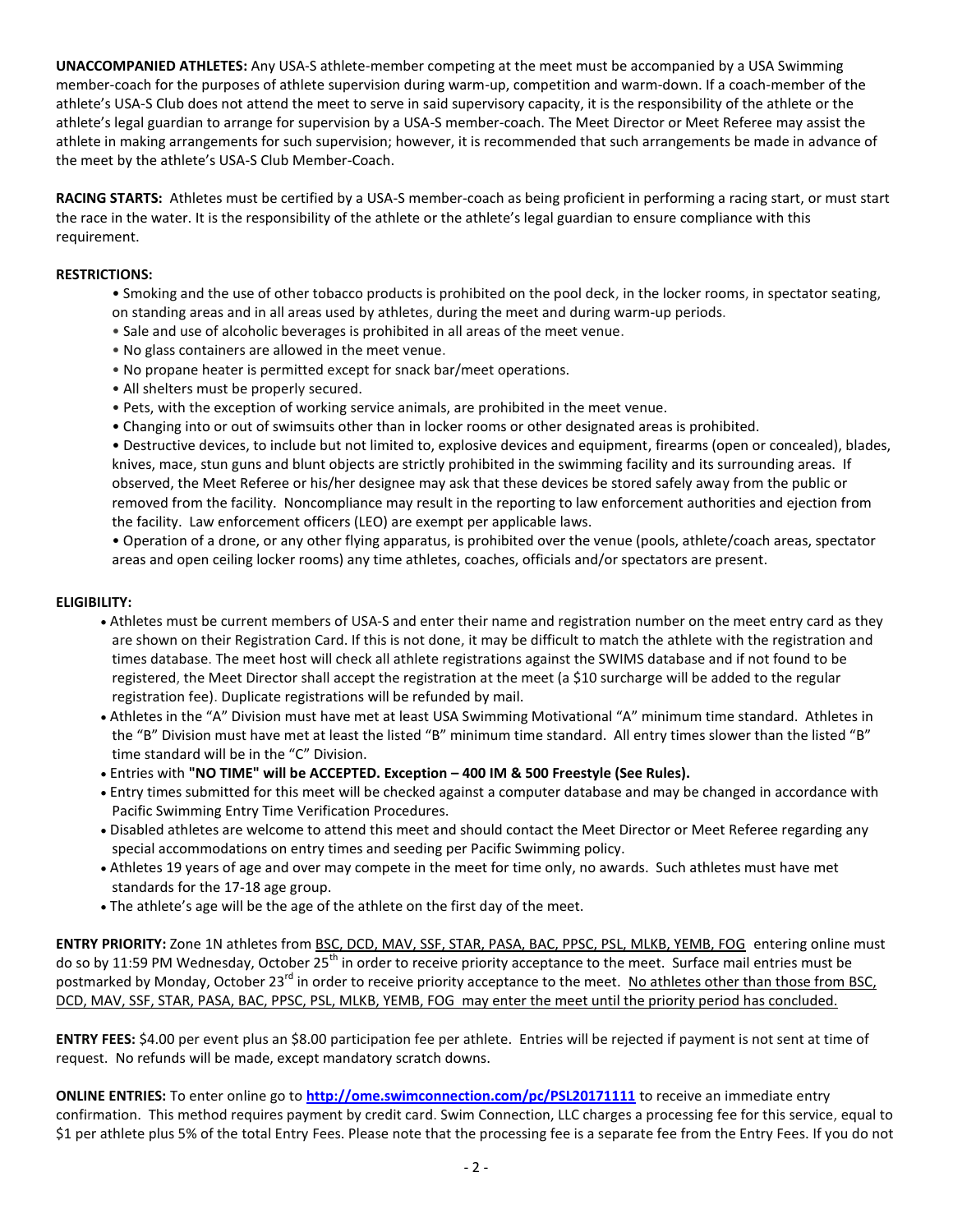wish to pay the processing fee, enter the meet using a mail entry. **Entering online is a convenience, is completely voluntary, and is in no way required or expected of an athlete by Pacific Swimming.** Online entries will be accepted through **Wednesday, November 1 st , at 11:59 PM.**

**MAILED OR HAND DELIVERED ENTRIES**: Entries must be on the attached consolidated entry form. Forms must be filled out completely and printed clearly with the athlete's best time. Entries must be postmarked by midnight, **Monday, October 30th** or hand delivered by 6:30 p.m. Wednesday, November 1<sup>st</sup>. No late entries will be accepted. Requests for confirmation of receipt of entries should include a self-addressed envelope.

**Make check payable to**: **Pacifica Sea Lions " PSL" Mail entries to**: **Meet Director: Magda Carranza Hand deliver entries to: Magda Carranza**

**646 Foothill Dr 1810 Francisco Blvd. Pacifica, Ca 94044 Pacifica, Ca 94044**

**CHECK-IN:** The meet will be deck seeded. Athletes must check-in at the Clerk-of-Course. No event shall be closed more than 30 minutes before the scheduled start of the session. Close of check-in for all individual events shall be no more than 60 minutes before the estimated time of the start of the first heat of the event. Athletes who do not check in will not be seeded and will not be allowed to compete in that event.

**SCRATCHES:** Any athlete not reporting for or competing in an individual timed final event that they have checked in for shall not be penalized.

**AWARDS:** Individual events will be awarded in the A, B, and C division. Ribbons for First through Eighth place will be given to the following age groups 8 & U, 9-10, 11-12, 13-14, 15-18. "A" time medals will be given to athletes achieving a new "A" time ("PC-A" for 8 & Under Athletes, USA-S "A" for 9 & Over Athletes), regardless of place achieved in the event. All awards must be picked up at the meet by coaches at the end of the meet. Awards will not be mailed.

**ADMISSION:** Free. Meet programs will not be available for purchase

**SNACK BAR & HOSPITALITY:** A snack bar will be open each day. Generous and friendly hospitality provided for officials, and coaches.

**MISCELLANEOUS:** No overnight parking is allowed. Facilities will not be provided after meet hours. All participating clubs are expected to provide lane timers based upon the number of athletes registered to swim each day. Club timing lanes for Saturday and Sunday will be assigned and coaches will be notified of assignments during the week prior to the meet.

**MINIMUM OFFICIALS:** Clubs must follow Zone 1 North rules for providing officials. Each club must provide officials for each session according to the number of athletes entered in that session, following the table below. Clubs that do not provide sufficient officials must provide coaches to act in the place of officials.

| Club athletes entered in session | <b>Trained and carded officials requested</b> |
|----------------------------------|-----------------------------------------------|
| $1 - 10$                         |                                               |
| 11-25                            |                                               |
| 26-50                            |                                               |
| 51-75                            |                                               |
| 76-100                           |                                               |
| 100 or more                      | 5 and up (1 for every 25 athletes)            |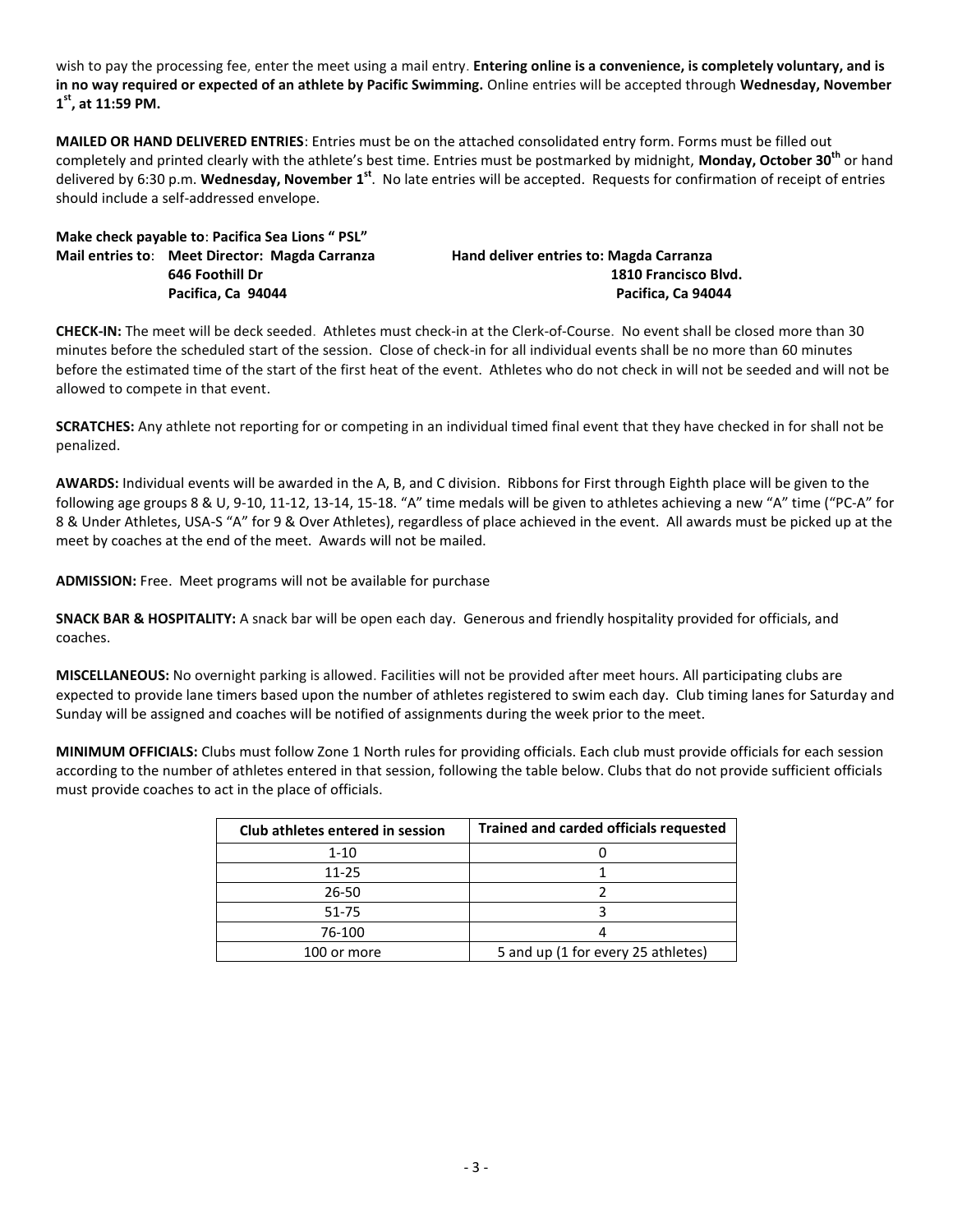#### **EVENT SUMMARY**

|        | <b>SATURDAY</b> |                     |         | <b>SUNDAY</b> |          |           |        |  |
|--------|-----------------|---------------------|---------|---------------|----------|-----------|--------|--|
| 8 & UN | $9 - 10$        | 13 & O<br>$11 - 12$ |         | 8 & UN        | $9 - 10$ | $11 - 12$ | 13 & O |  |
| 50 BK  | 100 FL          | 100 BK              | 200 BK  | 50 FR         | 100 FR   | 50 BR     | 200 FR |  |
| 50 FL  | 50 FR           | 50 FL               | 100 BR  | 25 BK         | 50 BK    | 100 FL    | 200 FL |  |
| 25 FR  | 100 BK          | 50 FR               | 50 FR   | 50 BR         | 50 BR    | 200 BR    | 100 FR |  |
| 100 IM | 200 FR          | 200 IM              | 400 IM* | <b>100 FR</b> | 200 IM   | 500 FR*   | 200 IM |  |

# **EVENTS**

| SATURDAY, NOVEMBER 11TH |                   |              |                  | <b>SUNDAY, NOVEMBER 1</b> |
|-------------------------|-------------------|--------------|------------------|---------------------------|
|                         | <b>SESSION A</b>  |              | <b>SESSION A</b> |                           |
| GIRLS#                  | <b>EVENT</b>      | <b>BOYS#</b> | GIRLS#           | <b>EVENT</b>              |
| 1                       | 11-12 100 BACK    |              | 41               | 13 & O 200 FREE           |
| 3                       | 13 & O 200 BACK   | 4            | 43               | 11-12 50 BREAST           |
| 5                       | 11-12 50 FLY      |              | 45               | 13 & O 200 FLY            |
| 7                       | 13 & O 100 BREAST | 8            | 47               | 11-12 100 FLY             |
| 9                       | 11-12 50 FREE     |              | 49               | 13 & O 100 FREEE          |
| 11                      | 13 & O 50 FREE    | 12           | 51               | 11-12 200 BREAST          |
| 13                      | 11-12 200 IM      |              | 53               | 13 & O 200 IM             |
| 15                      | 13 & O 400 IM*    | 16           | 55               | 11-12 500 FREE*           |

| <b>SESSION B</b> |                |    |  |  |  |  |  |
|------------------|----------------|----|--|--|--|--|--|
|                  | 11-12 100 BACK | 18 |  |  |  |  |  |
| 19               | 8 & U 50 BACK  | 20 |  |  |  |  |  |
| 21               | 9-10 100 FLY   | 22 |  |  |  |  |  |
|                  | 11-12 50 FLY   | 24 |  |  |  |  |  |
| 25               | 8 & U 50 FLY   | 26 |  |  |  |  |  |
| 27               | 9-10 50 FREE   | 28 |  |  |  |  |  |
|                  | 11-12 50 FREE  | 30 |  |  |  |  |  |
| 31               | 8 & U 25 FREE  | 32 |  |  |  |  |  |
| 33               | 9-10 100 BACK  | 34 |  |  |  |  |  |
|                  | 11-12 200 IM   | 36 |  |  |  |  |  |
| 37               | 8 & U 100 IM   | 38 |  |  |  |  |  |
| 39               | 9-10 200 FREE  | 40 |  |  |  |  |  |

|         | SATURDAY, NOVEMBER 11TH |              | SUNDAY, NOVEMBER 12TH |                  |              |
|---------|-------------------------|--------------|-----------------------|------------------|--------------|
|         | <b>SESSION A</b>        |              | <b>SESSION A</b>      |                  |              |
| GIRLS # | <b>EVENT</b>            | <b>BOYS#</b> | GIRLS#                | <b>EVENT</b>     | <b>BOYS#</b> |
|         | 11-12 100 BACK          |              | 41                    | 13 & O 200 FREE  | 42           |
| 3       | 13 & O 200 BACK         | 4            | 43                    | 11-12 50 BREAST  |              |
| 5.      | 11-12 50 FLY            |              | 45                    | 13 & O 200 FLY   | 46           |
|         | 13 & O 100 BREAST       | 8            | 47                    | 11-12 100 FLY    |              |
| 9       | 11-12 50 FREE           |              | 49                    | 13 & O 100 FREEE | 50           |
| 11      | 13 & O 50 FREE          | 12           | 51                    | 11-12 200 BREAST |              |
| 13      | 11-12 200 IM            |              | 53                    | 13 & O 200 IM    | 54           |
| 15      | 13 & O 400 IM*          | 16           | 55                    | 11-12 500 FREE*  |              |

|    | <b>SESSION B</b> |    |    | <b>SESSION B</b> |    |
|----|------------------|----|----|------------------|----|
|    | 11-12 100 BACK   | 18 | 57 | 9-10 100 FREE    | 58 |
| 19 | 8 & U 50 BACK    | 20 | 59 | 8 & U 50 FREE    | 60 |
| 21 | 9-10 100 FLY     | 22 |    | 11-12 50 BREAST  | 62 |
|    | 11-12 50 FLY     | 24 | 63 | 9-10 50 BACK     | 64 |
| 25 | 8 & U 50 FLY     | 26 | 65 | 8 & U 25 BACK    | 66 |
| 27 | 9-10 50 FREE     | 28 |    | 11-12 100 FLY    | 68 |
|    | 11-12 50 FREE    | 30 | 69 | 9-10 50 BREAST   | 70 |
| 31 | 8 & U 25 FREE    | 32 | 71 | 8 & U 50 BREAST  | 72 |
| 33 | 9-10 100 BACK    | 34 |    | 11-12 200 BREAST | 74 |
|    | 11-12 200 IM     | 36 | 75 | 9-10 200 IM      | 76 |
| 37 | 8 & U 100 IM     | 38 | 77 | 8 & U 100 FREE   | 78 |
| 39 | 9-10 200 FREE    | 40 |    | 11-12 500 FREE*  | 80 |

\*Athletes entering the 400 IM and 500 Free must provide an entry time for seeding. Coach-verified times will be accepted."

Athletes in the 400 IM must provide their own timers. Athletes in the 500 Free must provide their own timers and lap counters.

Use the following URL to find the time standards: <http://www.pacswim.org/swim-meet-times/standards>